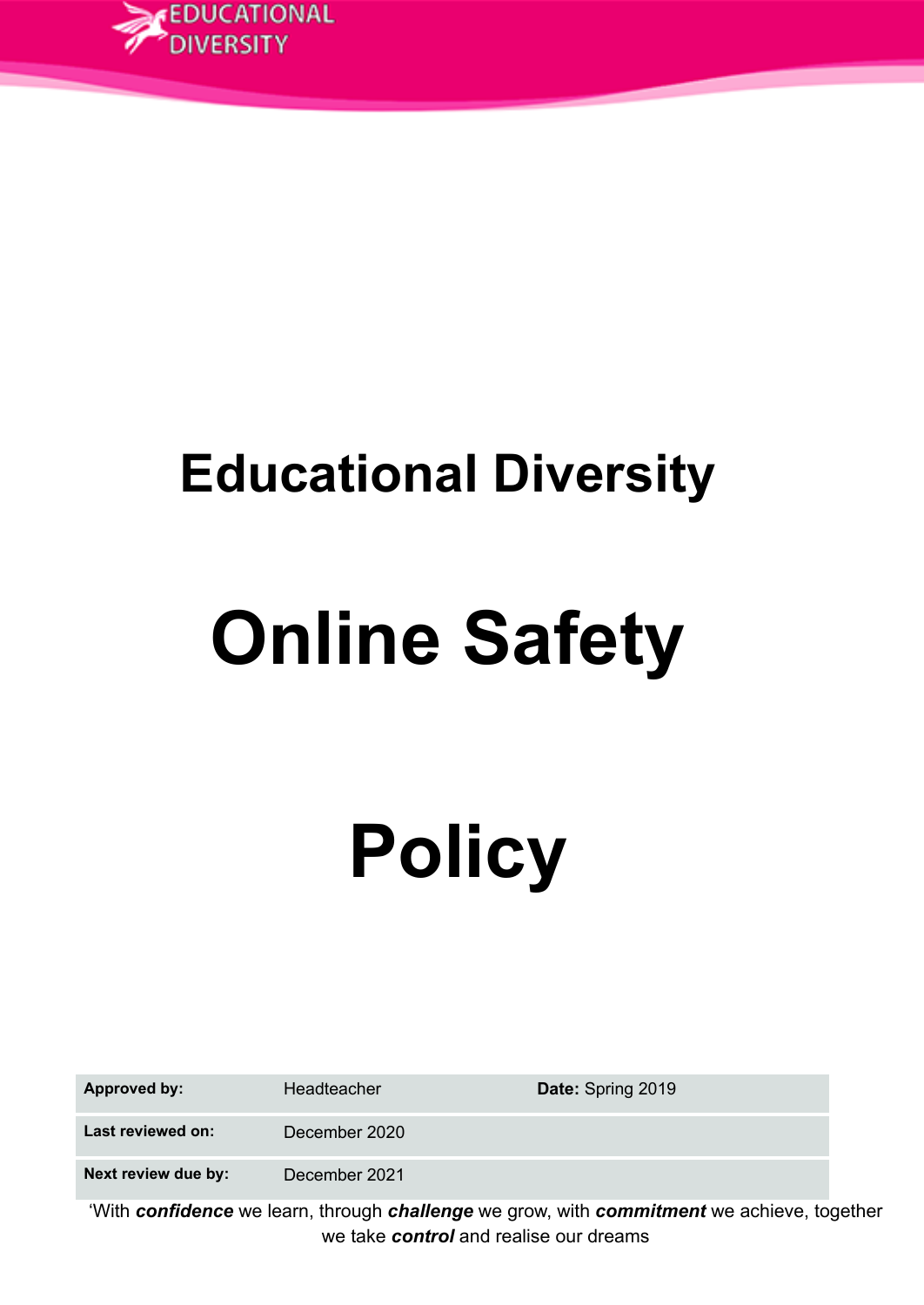

# **Contents**

1. Aims 2 2. Legislation and guidance 2 3. Roles and responsibilities 2 4. Educating pupils about online safety 4 5. Educating parents about online safety 5 6. Cyber-bullying 5 7. Acceptable use of the internet in school 6 8. Pupils using mobile devices in school 6 9. Staff using work devices outside school 7 10. How the school will respond to issues of misuse 7 11. Training 7 12. Monitoring arrangements 7 13. Links with other policies 8 Appendix 1: EYFS and KS1 acceptable use agreement (pupils and parents/carers) 9 Appendix 2: KS2, KS3 and KS4 acceptable use agreement (pupils and parents/carers) 10 Appendix 3: acceptable use agreement (staff, management committee, volunteers and visitors) 11 Appendix 4: online safety training needs – self audit for staff 12 Appendix 5: online safety incident report log 13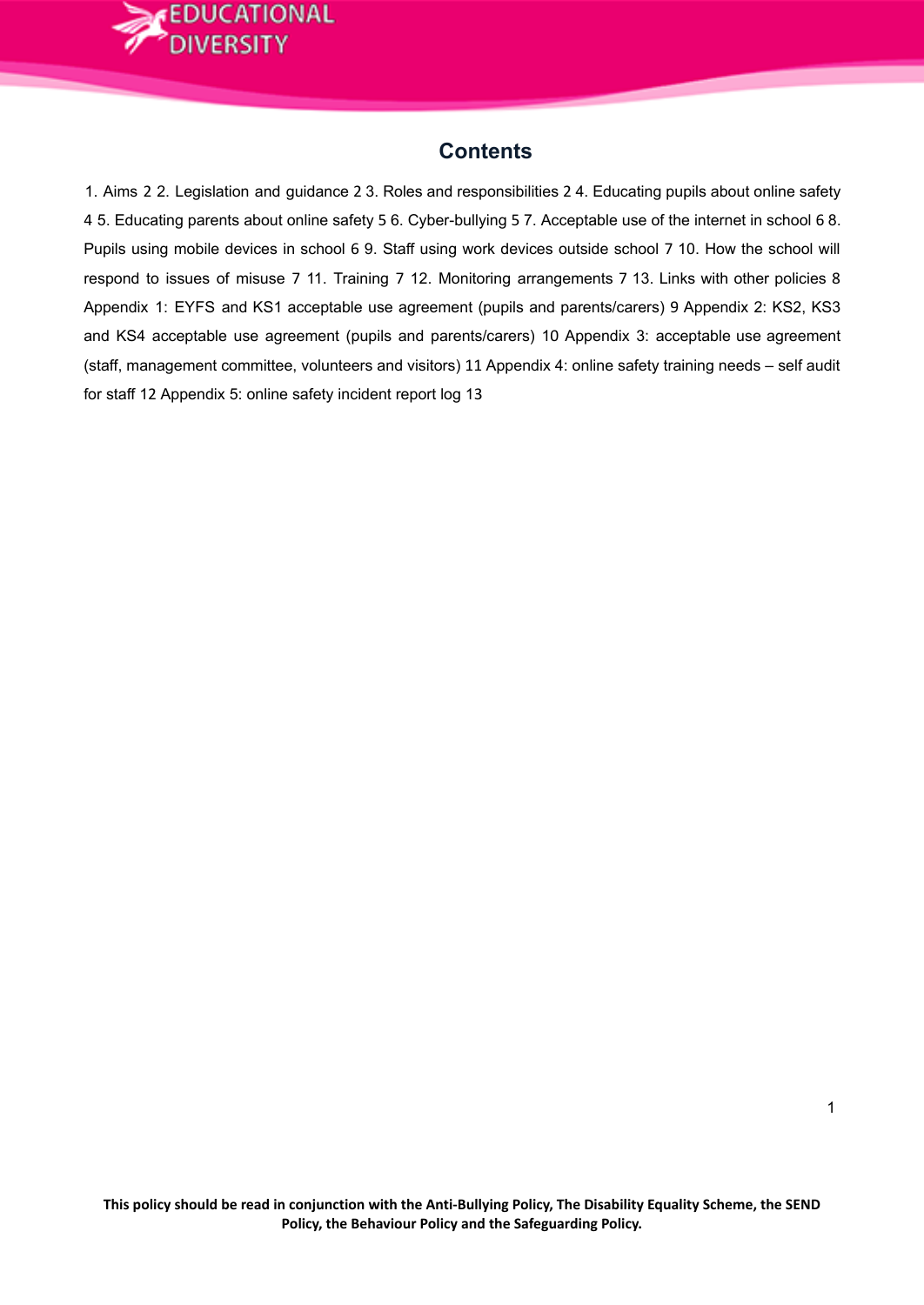

**1. Aims**Our school aims to:

- Have robust processes in place to ensure the online safety of pupils, staff, volunteers and management committee
- Deliver an effective approach to online safety, which empowers us to protect and educate the whole school community in its use of technology
- Establish clear mechanisms to identify, intervene and escalate an incident, where appropriate

# **2. Legislation and guidance**

This policy is based on the Department for Education's (DfE) statutory safeguarding guidance, Keeping Children Safe in Education, and its advice for schools on:

- Teaching online safety in schools
- Preventing and tackling bullying and cyber-bullying: advice for headteachers and school staff
- Searching, screening and confiscation

It also refers to the Department's guidance on protecting children from radicalisation.

It reflects existing legislation, including but not limited to the **Education Act 1996** (as amended), the **Education** and Inspections Act 2006 and the Equality Act 2010. In addition, it reflects the Education Act 2011, which has given teachers stronger powers to tackle cyber-bullying by, if necessary, searching for and deleting inappropriate images or files on pupils' electronic devices where they believe there is a 'good reason' to do so.

The policy also takes into account the National Curriculum computing programmes of study. This policy complies with our funding agreement and articles of association.

# **3. Roles and responsibilities**

#### **3.1 The Management Committee**

The management committee has overall responsibility for monitoring this policy and holding the headteacher to account for its implementation.

The management committee will coordinate regular meetings with appropriate staff to discuss online safety, and monitor online safety logs as provided by the designated safeguarding lead (DSL).

The governor who oversees online safety is Tammy Hackney

All management committee will:

- Ensure that they have read and understand this policy
- Agree and adhere to the terms of acceptable use of the school's ICT systems and the internet (appendix 3)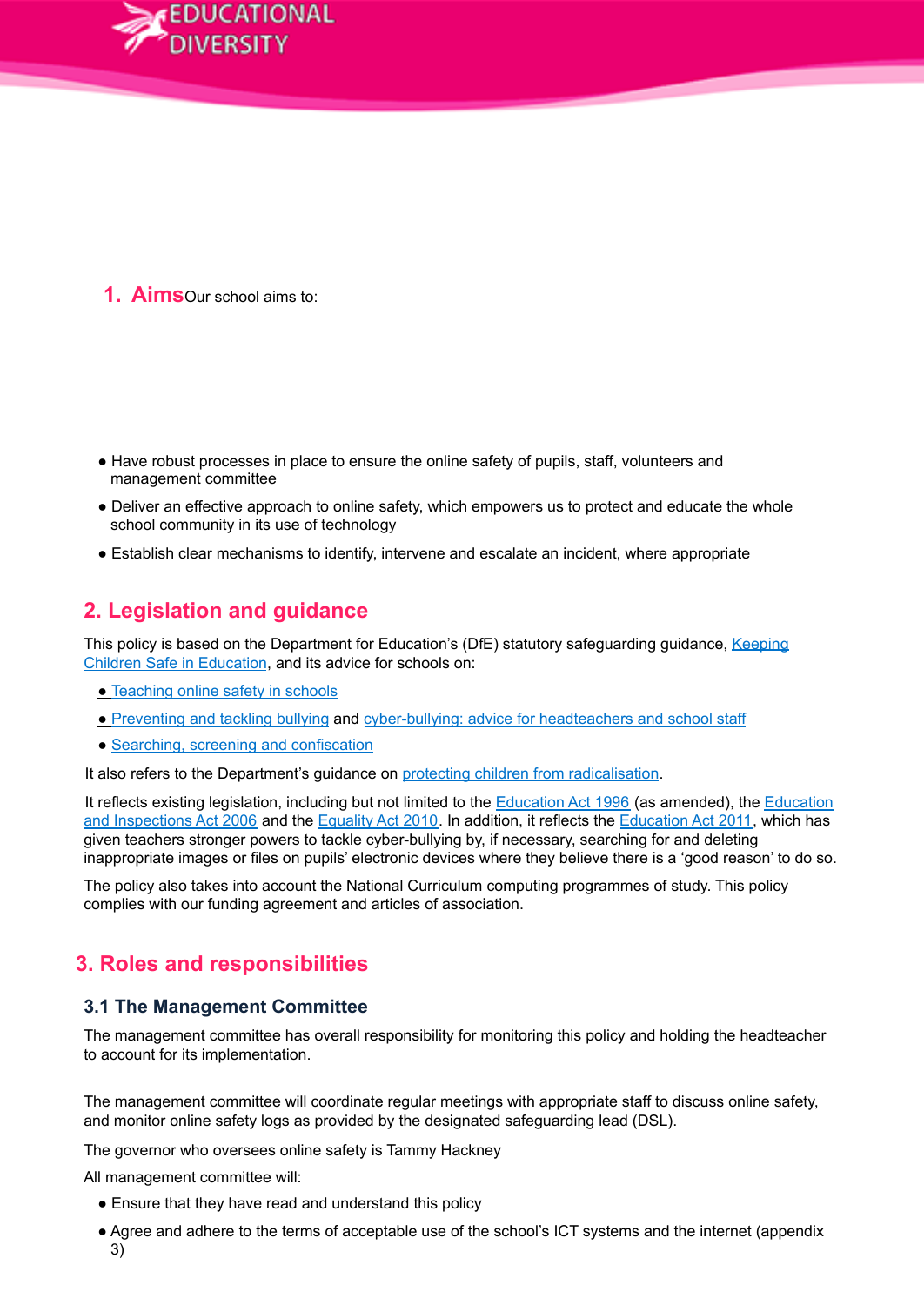

**3.2 The headteacher**

The headteacher is responsible for ensuring that staff understand this policy, and that it is being implemented consistently throughout the school.

#### **3.3 The designated safeguarding lead**

Details of the school's DSL are set out in our child protection and safeguarding policy as as well relevant job descriptions.

The DSL takes lead responsibility for online safety in school, in particular:

- Supporting the headteacher in ensuring that staff understand this policy and that it is being implemented consistently throughout the school
- Working with the headteacher and other staff, as necessary, to address any online safety issues or incidents
- Ensuring that any online safety incidents are logged (see appendix 5) and dealt with appropriately in line with this policy
- Ensuring that any incidents of cyber-bullying are logged and dealt with appropriately in line with the school behaviour policy
- Updating and delivering staff training on online safety (appendix 4 contains a self-audit for staff on online safety training needs)
- Liaising with other agencies and/or external services if necessary
- Providing regular reports on online safety in school to the headteacher and/or management committee

This list is not intended to be exhaustive.

#### **3.4 The ICT manager**

Educational Diversity have an SLA with the Local Authority who have responsibility for ensuring the following:

- Putting in place appropriate filtering and monitoring systems, which are updated on a regular basis and keep pupils safe from potentially harmful and inappropriate content and contact online while at school, including terrorist and extremist material
- Ensuring that the school's ICT systems are secure and protected against viruses and malware, and that such safety mechanisms are updated regularly
- Perform constant security checks and monitoring on the hosted environment. This is via the SIEM, SCCM, VMware monitoring tools, these are all in real time. TNP constantly monitor the network. Patching is completed monthly unless there is an emergency patch and this is done within 3 days. There is also real-time alerting for suspicious behaviour via the Office365 Cloud Security portal.
- Blocking access to potentially dangerous sites and, where possible, preventing the downloading of potentially dangerous files
- Ensuring that any online safety incidents are logged (see appendix 5) and dealt with appropriately in line with this policy
- Ensuring that any incidents of cyber-bullying are dealt with appropriately in line with the school behaviour policy

This list is not intended to be exhaustive.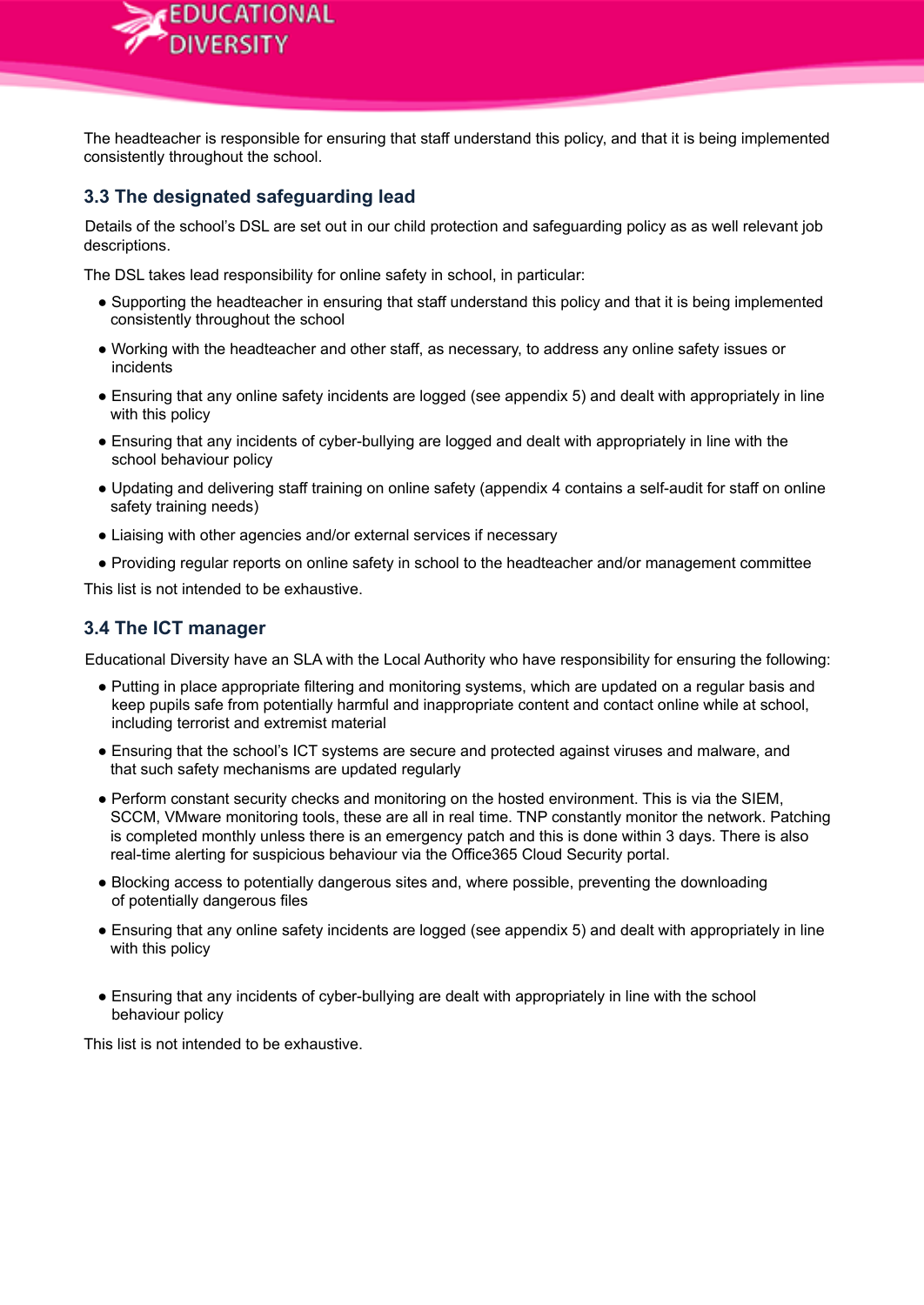

#### **3.5 All staff and volunteers**

All staff, including contractors and agency staff, and volunteers are responsible for:

- Maintaining an understanding of this policy
- Implementing this policy consistently
- Agreeing and adhering to the terms of acceptable use of the school's ICT systems and the internet (appendix 3), and ensuring that pupils follow the school's terms on acceptable use (appendices 1 and 2)
- Working with the DSL to ensure that any online safety incidents are logged (see appendix 5) and dealt with appropriately in line with this policy
- Ensuring that any incidents of cyber-bullying are dealt with appropriately in line with the school behaviour policy

This list is not intended to be exhaustive.

#### **3.6 Parents**

Parents are expected to:

- Notify a member of staff or the headteacher of any concerns or queries regarding this policy
- Ensure their child has read, understood and agreed to the terms on acceptable use of the school's ICT systems and internet (appendices 1 and 2)

Parents can seek further guidance on keeping children safe online from the following organisations and websites:

- What are the issues? UK Safer Internet Centre
- Hot topics Childnet International
- Parent fact sheet Childnet International

#### **3.7 Visitors and members of the community**

Visitors and members of the community who use the school's ICT systems or internet will be made aware of this policy, when relevant, and expected to read and follow it. If appropriate, they will be expected to agree to the terms of acceptable use (appendix 3).

# **4. Educating pupils about online safety**

Pupils will be taught about online safety as part of the curriculum:

Pupils in **Key Stage 2** will be taught to:

- Use technology safely, respectfully and responsibly
- Recognise acceptable and unacceptable behaviour
- Identify a range of ways to report concerns about content and contact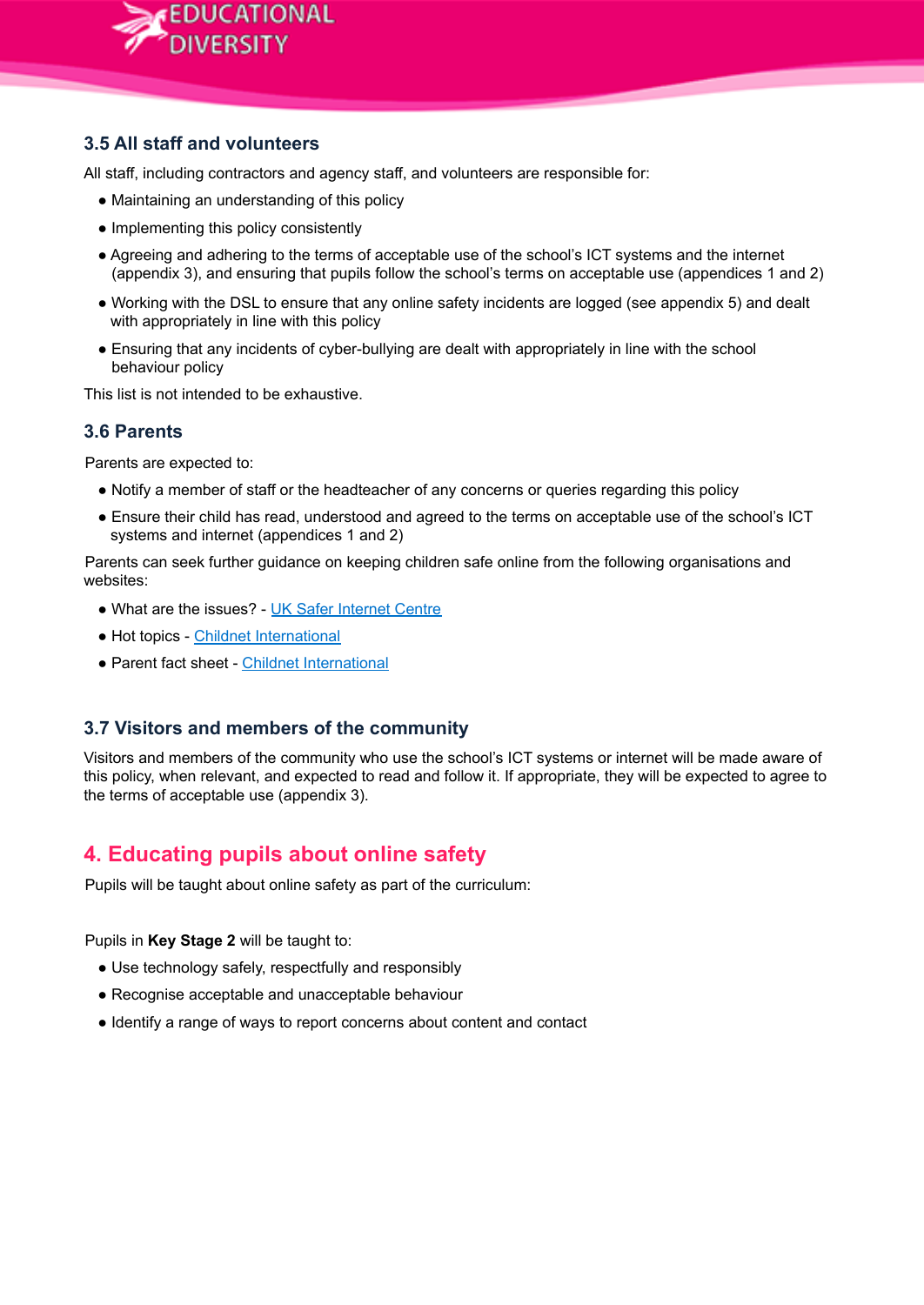

In **Key Stage 3**, pupils will be taught to:

- Understand a range of ways to use technology safely, respectfully, responsibly and securely, including protecting their online identity and privacy
- Recognise inappropriate content, contact and conduct, and know how to report concerns

Pupils in **Key Stage 4** will be taught:

- The need to follow safe practices outside the ICT room in educational settings. Learners will understand the importance of safe practices when using ICT systems in public, within a working environment and at home.
- To keep access information secure by using passwords.
- To understand the danger of computer viruses and how to minimise risk.
- To recognise and take account of copyright and other constraints on the use of information.
- The nature of the internet and how information (e.g. information on social networking sites) is accessible to a range of individuals.
- To know when it is appropriate / inappropriate to disclose their own personal information.
- To respect other people's personal information when using ICT-based communication.

The safe use of social media and the internet will also be covered in other subjects where relevant. The school will use one to one meetings and parent meetings to raise pupils' awareness of the dangers that can be encountered online and may also invite speakers to talk to pupils about this.

# **5. Educating parents about online safety**

The school will raise parents' awareness of internet safety in letters or other communications home, and in information via our website This policy will also be shared with parents.

If parents have any queries or concerns in relation to online safety, these should be raised in the first instance with the headteacher and/or the DSL.

Concerns or queries about this policy can be raised with any member of staff or the headteacher.

# **6. Cyber-bullying**

#### **6.1 Definition**

Cyber-bullying takes place online, such as through social networking sites, messaging apps or gaming sites. Like other forms of bullying, it is the repetitive, intentional harming of one person or group by another person or group, where the relationship involves an imbalance of power. (See also the school behaviour policy.)

#### **6.2 Preventing and addressing cyber-bullying**

To help prevent cyber-bullying, we will ensure that pupils understand what it is and what to do if they become aware of it happening to them or others. We will ensure that pupils know how they can report any incidents and are encouraged to do so, including where they are a witness rather than the victim.

The school will actively discuss cyber-bullying with pupils, explaining the reasons why it occurs, the forms it may take and what the consequences can be. Class and form tutors will discuss cyber-bullying with their tutor groups.

Teaching staff are also encouraged to find opportunities to use aspects of the curriculum to cover cyber-bullying. This includes personal, social, health and economic (PSHE) education, and other subjects where appropriate.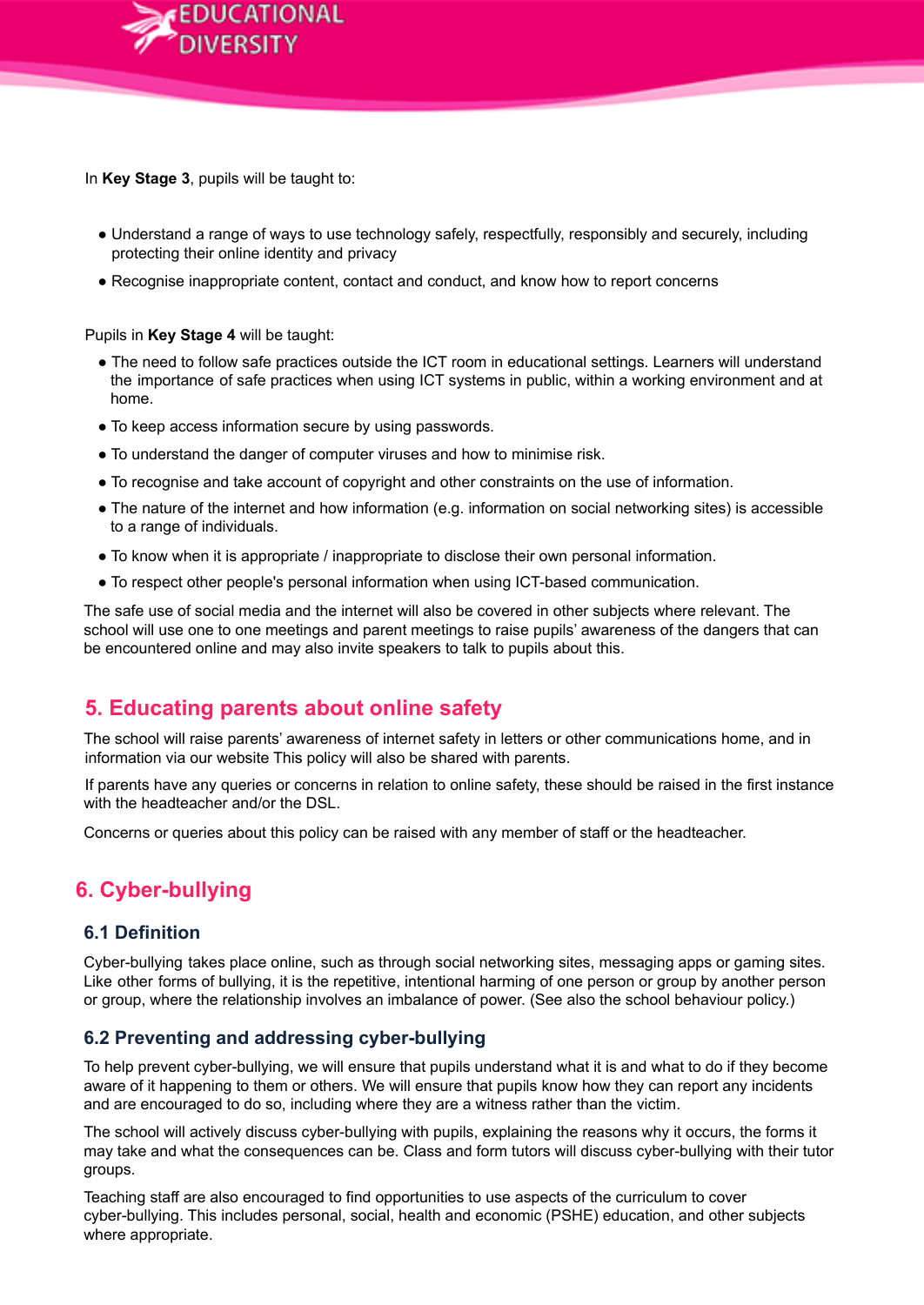

All staff, management committee and volunteers (where appropriate) receive training on cyber-bullying, its impact and ways to support pupils, as part of safeguarding training (see section 11 for more detail).

The school also sends information/leaflets on cyber-bullying to parents so that they are aware of the signs, how to report it and how they can support children who may be affected.

In relation to a specific incident of cyber-bullying, the school will follow the processes set out in the school behaviour policy. Where illegal, inappropriate or harmful material has been spread among pupils, the school will use all reasonable endeavours to ensure the incident is contained.

The DSL will consider whether the incident should be reported to the police if it involves illegal material, and will work with external services if it is deemed necessary to do so.

#### **6.3 Examining electronic devices**

School staff have the specific power under the Education and Inspections Act 2006 (which has been increased by the Education Act 2011) to search for and, if necessary, delete inappropriate images or files on pupils' electronic devices, including mobile phones, iPads and other tablet devices, where they believe there is a 'good reason' to do so.

When deciding whether there is a good reason to examine or erase data or files on an electronic device, staff must reasonably suspect that the data or file in question has been, or could be, used to:

- Cause harm, and/or
- Disrupt teaching, and/or
- Break any of the school rules

If inappropriate material is found on the device, it is up to the staff member in conjunction with the DSL or other member of the senior leadership team to decide whether they should:

- Delete that material, or
- Retain it as evidence (of a criminal offence or a breach of school discipline), and/or
- Report it to the police

Any searching of pupils will be carried out in line with the DfE's latest guidance on screening, searching and confiscation.

Any complaints about searching for or deleting inappropriate images or files on pupils' electronic devices will be dealt with through the school complaints procedure.

# **7. Acceptable use of the internet in school**

All pupils, parents, staff, volunteers and management committee are expected to sign an agreement regarding the acceptable use of the school's ICT systems and the internet (appendices 1-3). Visitors will be expected to read and agree to the school's terms on acceptable use if relevant.

Use of the school's internet must be for educational purposes only, or for the purpose of fulfilling the duties of an individual's role.

We will monitor the websites visited by pupils, staff, volunteers, management committee and visitors (where relevant) to ensure they comply with the above.

More information is set out in the acceptable use agreements in appendices 1, 2 and 3.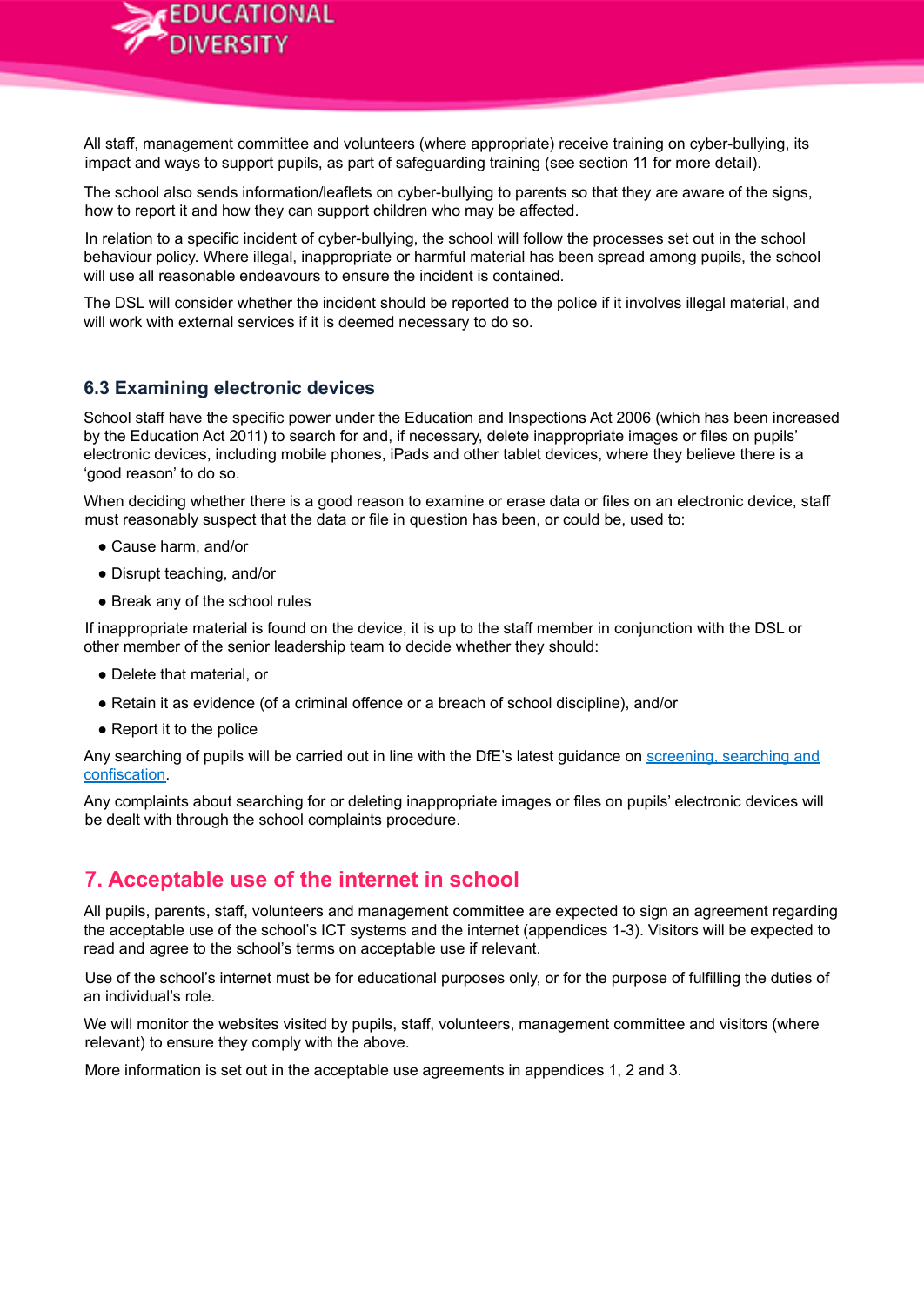

### **8. Pupils using mobile devices in school**

Pupils may bring mobile devices into school, but are not permitted to use them during:

- Lessons
- Tutor group time
- Clubs before or after school, or any other activities organised by the school

Any use of mobile devices in school by pupils must be in line with the acceptable use agreement (see appendices 1 and 2).

Any breach of the acceptable use agreement by a pupil may trigger disciplinary action in line with the school behaviour policy, which may result in the confiscation of their device.

# **9. Staff using work devices outside school**

Staff members using a work device outside school must not install any unauthorised software on the device and must not use the device in any way which would violate the school's terms of acceptable use, as set out in appendix 3.

Staff must ensure that their work device is secure and password-protected, and that they do not share their password with others. They must take all reasonable steps to ensure the security of their work device when using it outside school. Any USB devices containing data relating to the school must be encrypted.

If staff have any concerns over the security of their device, they must seek advice from the Local Authority ICT Team on 01253 478787. Work devices must be used solely for work activities.

#### **10. How the school will respond to issues of misuse**

Where a pupil misuses the school's ICT systems or internet, we will follow the procedures set out in our policies on behaviour and ICT policies. The action taken will depend on the individual circumstances, nature and seriousness of the specific incident, and will be proportionate.

Where a staff member misuses the school's ICT systems or the internet, or misuses a personal device where the action constitutes misconduct, the matter will be dealt with in accordance with the staff code of conduct. The action taken will depend on the individual circumstances, nature and seriousness of the specific incident.

The school will consider whether incidents which involve illegal activity or content, or otherwise serious incidents should be reported to the police.

# **11. Training**

All new staff members will receive training, as part of their induction, on safe internet use and online safeguarding issues including cyber-bullying and the risks of online radicalisation.

All staff members will receive refresher training at least once each academic year as part of safeguarding training, as well as relevant updates as required (for example through emails, e-bulletins and staff meetings).

The Headteacher, DSL and all staff will undertake child protection and safeguarding training at a level appropriate to their role and as detailed in the Safeguarding Policy. This will include online safety, at least every 2 years. They will also update their knowledge and skills on the subject of online safety at regular intervals, and at least annually.

Management committee will receive training on safe internet use and online safeguarding issues as part of their safeguarding training.

Volunteers will receive appropriate training and updates, if applicable.

More information about safeguarding training is set out in our child protection and safeguarding policy.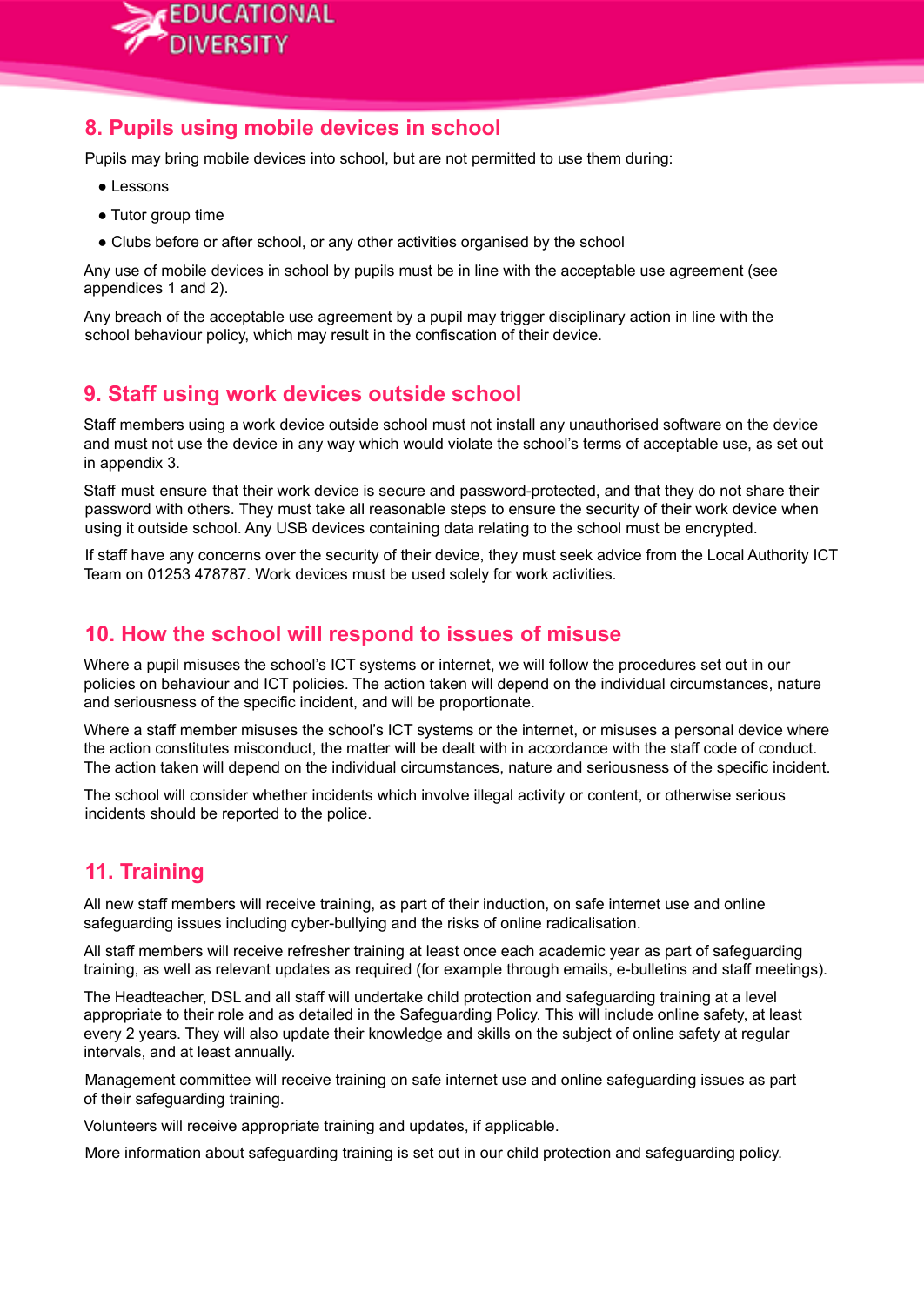

### **12. Monitoring arrangements**

The DSL logs behaviour and safeguarding issues related to online safety. An incident report log can be found in appendix 5.

This policy will be reviewed every 2 years by the Assistant Headteacher and DSL. At every review, the policy will be shared with the management committee.

# **13. Links with other policies**

This online safety policy is linked to our:

- Child protection and safeguarding policy
- Behaviour policy
- Staff disciplinary procedures
- Data protection policy and privacy notices
- Complaints procedure
- ICT and internet acceptable use policy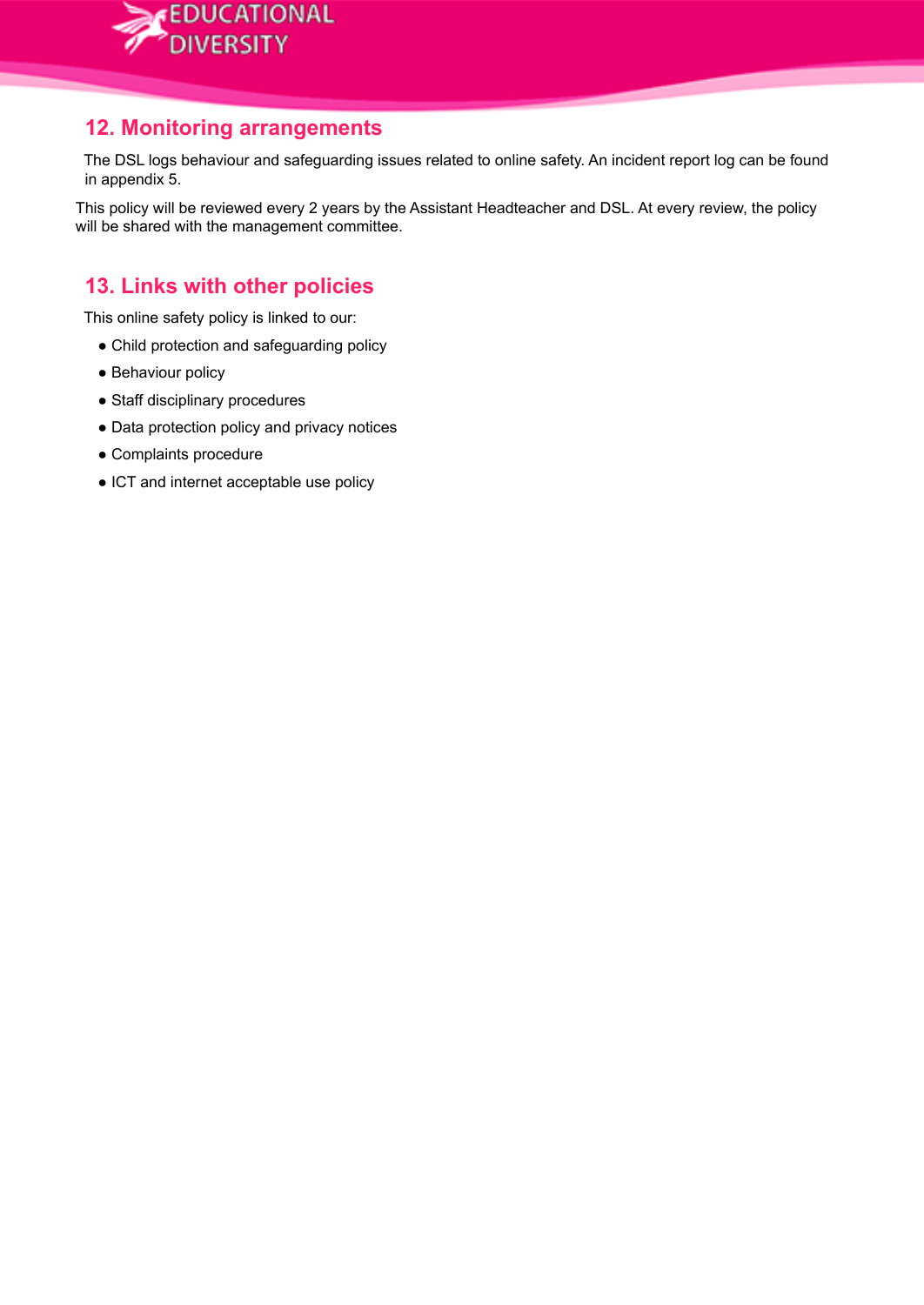

# **Appendix 1: EYFS and KS1 acceptable use agreement (pupils and parents/carers)**

ACCEPTABLE USE OF THE SCHOOL'S ICT SYSTEMS AND INTERNET: AGREEMENT FOR PUPILS AND PARENTS/CARERS

#### **Name of pupil:**

**When I use the school's ICT systems (like computers) and get onto the internet in school I**

- **will:** Ask a teacher or adult if I can do so before using them
- Only use websites that a teacher or adult has told me or allowed me to use
- Tell my teacher immediately if:
	- o I click on a website by mistake
	- o I receive messages from people I don't know
	- $\circ$  I find anything that may upset or harm me or my friends
- Use school computers for school work only
- I will be kind to others and not upset or be rude to them
- Look after the school ICT equipment and tell a teacher straight away if something is broken or not working properly
- Only use the username and password I have been given
- Try my hardest to remember my username and password
- Never share my password with anyone, including my friends.
- Never give my personal information (my name, address or telephone numbers) to anyone without the permission of my teacher or parent/carer
- Save my work on the school network
- Check with my teacher before I print anything
- Log off or shut down a computer when I have finished using it

I agree that the school will monitor the websites I visit and that there will be consequences if I **don't follow the rules.**

| Signed (pupil):                                                                                                                                                                                                                                                                                                                                                            | Date: |  |
|----------------------------------------------------------------------------------------------------------------------------------------------------------------------------------------------------------------------------------------------------------------------------------------------------------------------------------------------------------------------------|-------|--|
| <b>Parent/carer agreement:</b> I agree that my child can use the school's ICT systems and internet when<br>appropriately supervised by a member of school staff. I agree to the conditions set out above for<br>pupils using the school's ICT systems and internet, and for using personal electronic devices in<br>school, and will make sure my child understands these. |       |  |
| Signed (parent/carer):                                                                                                                                                                                                                                                                                                                                                     | Date: |  |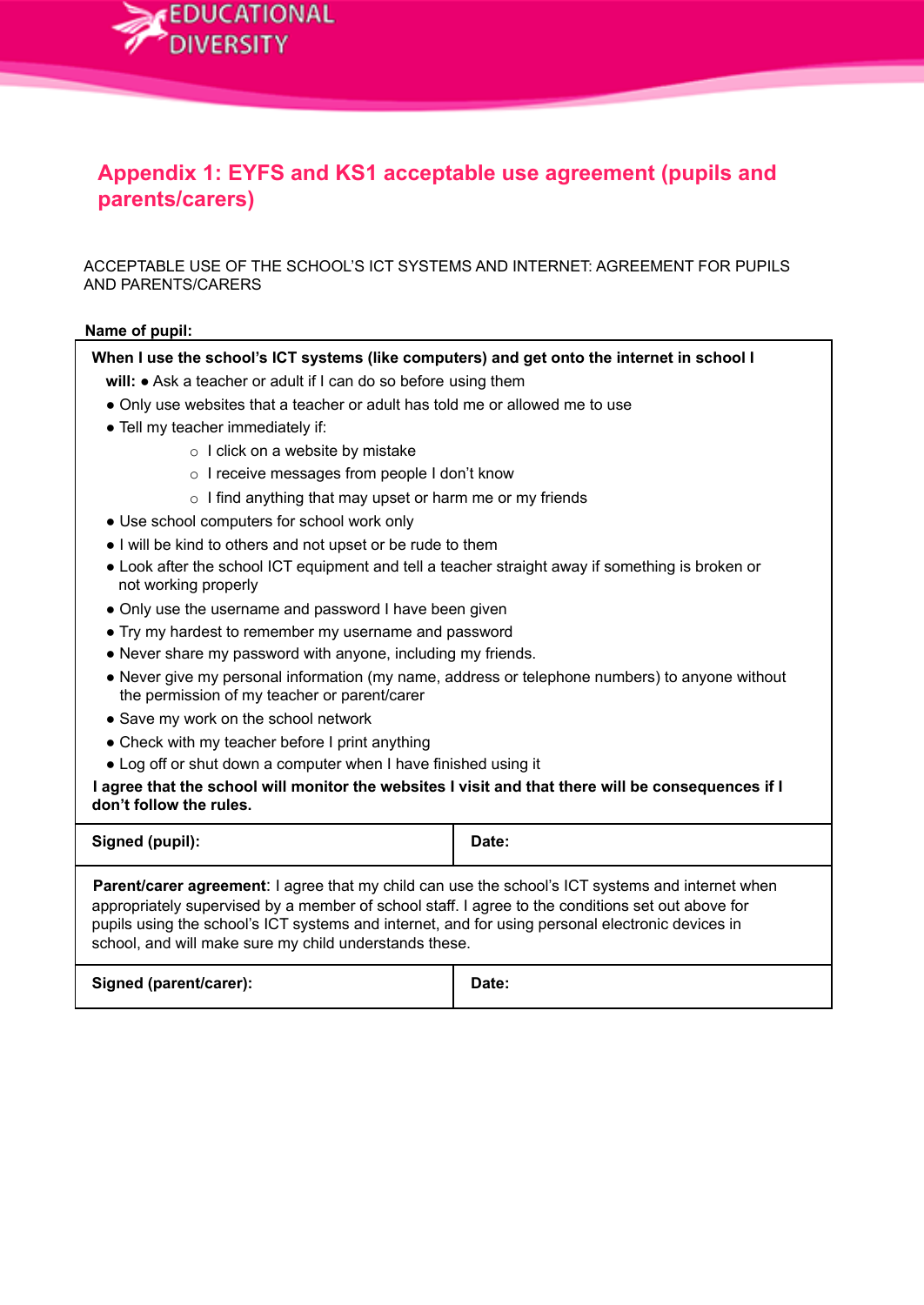

# **Appendix 2: KS2, KS3 and KS4 acceptable use agreement (pupils and parents/carers)**

ACCEPTABLE USE OF THE SCHOOL'S ICT SYSTEMS AND INTERNET: AGREEMENT FOR PUPILS AND PARENTS/CARERS

#### **Name of pupil:**

**I will read and follow the rules in the acceptable use agreement policy**

**When I use the school's ICT systems (like computers) and get onto the internet in school I will:**

- Always use the school's ICT systems and the internet responsibly and for educational purposes
- only Only use them when a teacher is present, or with a teacher's permission
- Keep my username and passwords safe and not share these with others
- Keep my private information safe at all times and not give my name, address or telephone number to anyone without the permission of my teacher or parent/carer
- Tell a teacher (or sensible adult) immediately if I find any material which might upset, distress or harm me or others
- Always log off or shut down a computer when I'm finished working on it

#### **I will not:**

- Access any inappropriate websites including: social networking sites, chat rooms and gaming sites unless my teacher has expressly allowed this as part of a learning activity
- Open any attachments in emails, or follow any links in emails, without first checking with a teacher ● Use any inappropriate language when communicating online, including in emails
- Log in to the school's network using someone else's details
- Arrange to meet anyone offline without first consulting my parent/carer, or without adult supervision **If I bring a personal mobile phone or other personal electronic device into school:** ● I will not use it during lessons, tutor group time, clubs or other activities organised by the school, without a teacher's permission
	- I will use it responsibly, and will not access any inappropriate websites or other inappropriate material or use inappropriate language when communicating online

I agree that the school will monitor the websites I visit and that there will be consequences if I **don't follow the rules.**

| Signed (pupil):                                                                                                                                                                                                                                                                                                                                                              | Date: |
|------------------------------------------------------------------------------------------------------------------------------------------------------------------------------------------------------------------------------------------------------------------------------------------------------------------------------------------------------------------------------|-------|
| <b>Parent/carer's agreement:</b> I agree that my child can use the school's ICT systems and internet when<br>appropriately supervised by a member of school staff. I agree to the conditions set out above for<br>pupils using the school's ICT systems and internet, and for using personal electronic devices in<br>school, and will make sure my child understands these. |       |
| Signed (parent/carer):                                                                                                                                                                                                                                                                                                                                                       | Date: |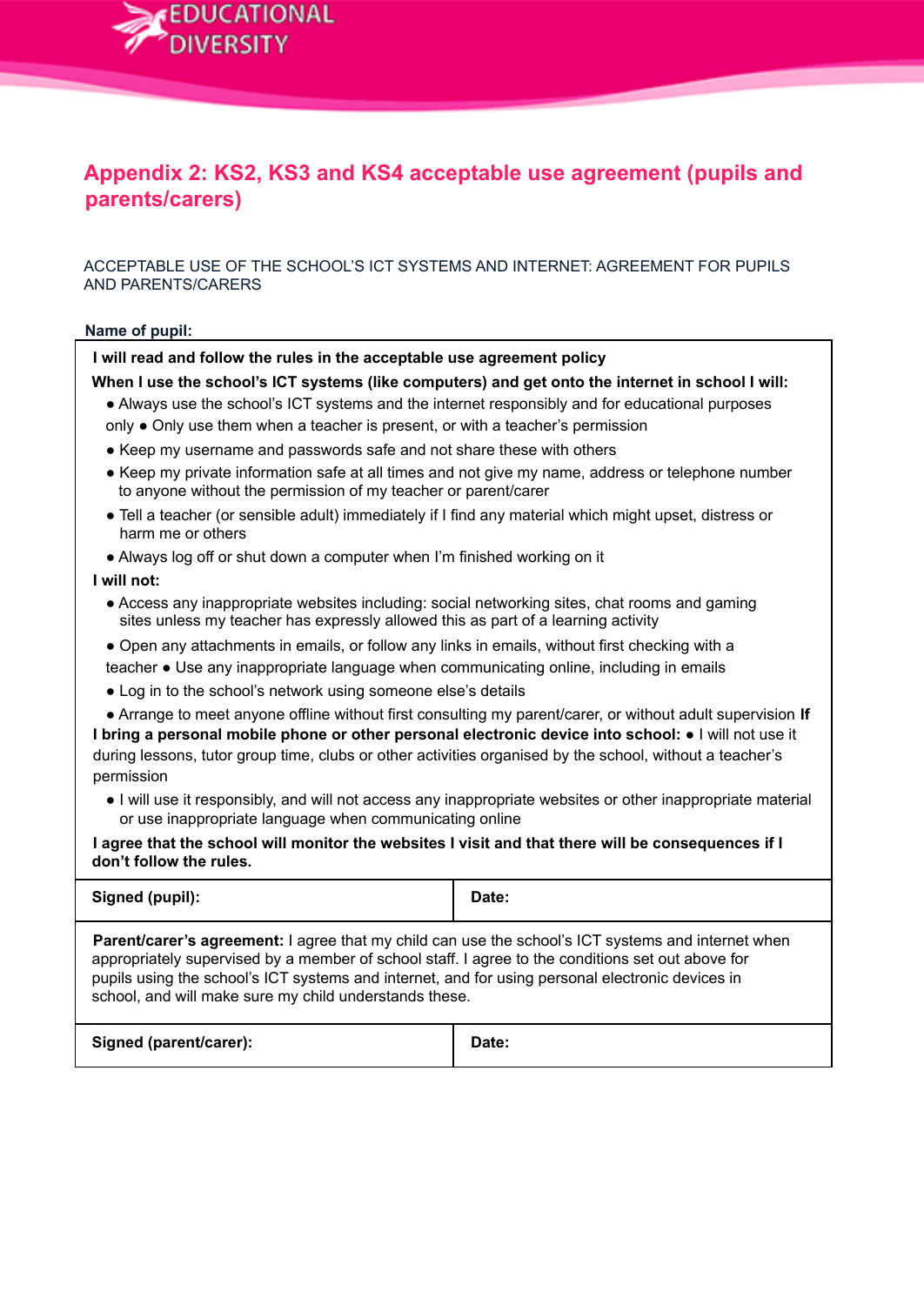

# **Appendix 3: acceptable use agreement (staff, management committee, volunteers and visitors)**

ACCEPTABLE USE OF THE SCHOOL'S ICT SYSTEMS AND INTERNET: AGREEMENT FOR STAFF, MANAGEMENT COMMITTEE,VOLUNTEERS AND VISITORS

#### **Name of staff member/management committee member/volunteer/visitor:**

**When using the school's ICT systems and accessing the internet in school, or outside school on a work device (if applicable), I will not:**

- Access, or attempt to access inappropriate material, including but not limited to material of a violent, criminal or pornographic nature (or create, share, link to or send such material)
- Use them in any way which could harm the school's reputation
- Access social networking sites or chat rooms
- Use any improper language when communicating online, including in emails or other messaging services
- Install any unauthorised software, or connect unauthorised hardware or devices to the school's
- network Share my password with others or log in to the school's network using someone else's
- details Take photographs of pupils without checking with teachers first
- Share confidential information about the school, its pupils or staff, or other members of the
- community Access, modify or share data I'm not authorised to access, modify or share
- Promote private businesses, unless that business is directly related to the school

I will only use the school's ICT systems and access the internet in school, or outside school on a work device, for educational purposes or for the purpose of fulfilling the duties of my role. I agree that the school will monitor the websites I visit and my use of the school's ICT facilities and systems. I will take all reasonable steps to ensure that work devices are secure and password-protected when using them outside school, and keep all data securely stored in accordance with this policy and the school's data protection policy.

I will let the designated safeguarding lead (DSL) and ICT TEAM know if a pupil informs me they have found any material which might upset, distress or harm them or others, and will also do so if I encounter any such material.

I will always use the school's ICT systems and internet responsibly, and ensure that pupils in my care do so too.

**Signed (staff member/governor/volunteer/visitor): Date:**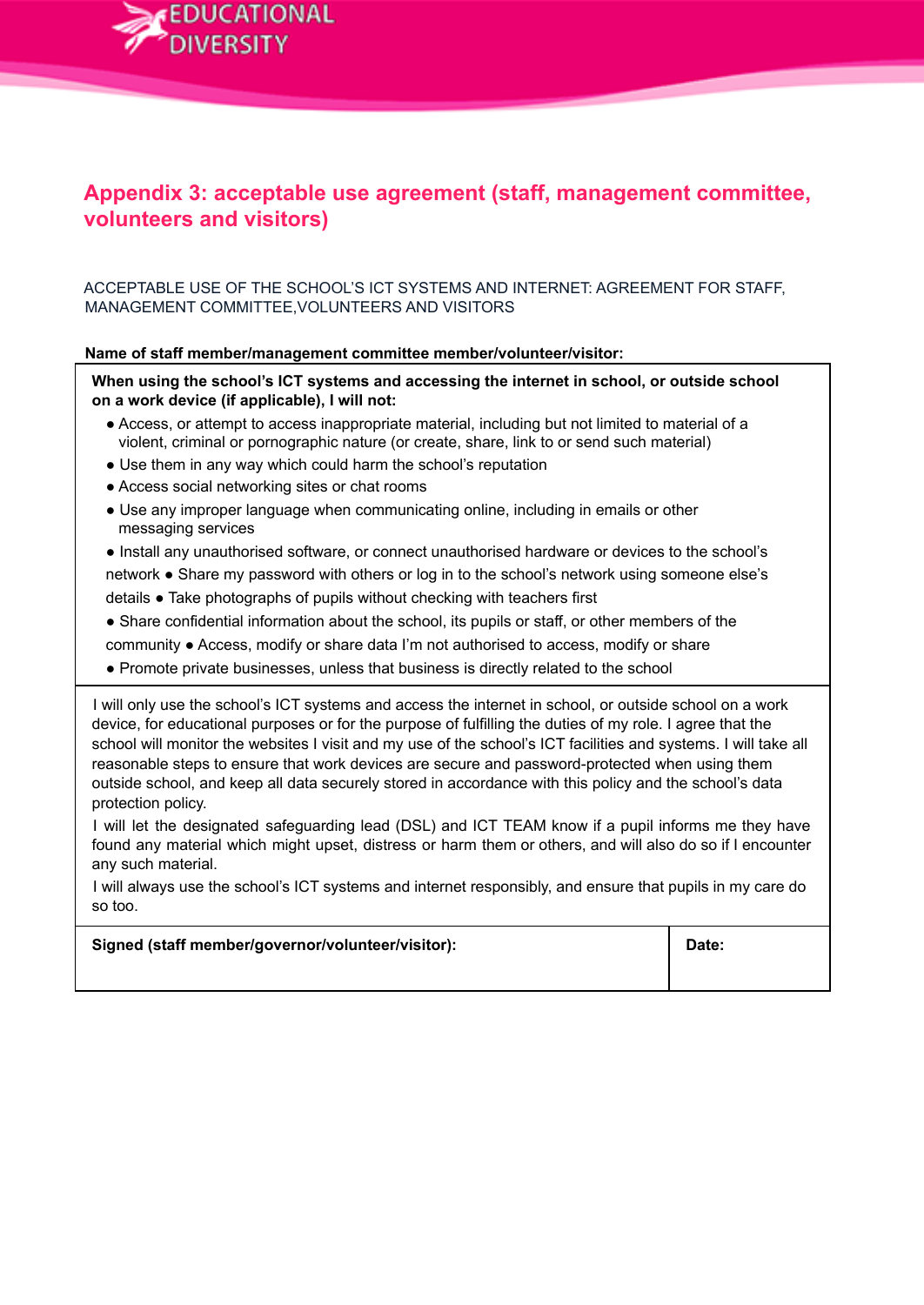

# **Appendix 4: online safety training needs – self audit for staff**

#### ONLINE SAFETY TRAINING NEEDS AUDIT

#### **Name of staff member/volunteer: Date**:

| Question                                                                                                                    | Yes/No (add comments if necessary) |
|-----------------------------------------------------------------------------------------------------------------------------|------------------------------------|
| Do you know the name of the person who has<br>lead responsibility for online safety in school?                              |                                    |
| Do you know what you must do if a pupil<br>approaches you with a concern or issue?                                          |                                    |
| Are you familiar with the school's acceptable<br>use agreement for staff, volunteers,<br>management committee and visitors? |                                    |
| Are you familiar with the school's acceptable<br>use agreement for pupils and parents?                                      |                                    |
| Do you regularly change your password for<br>accessing the school's ICT systems?                                            |                                    |
| Are you familiar with the school's approach to<br>tackling cyber-bullying?                                                  |                                    |
| Are there any areas of online safety in which<br>you would like training/further training?                                  |                                    |